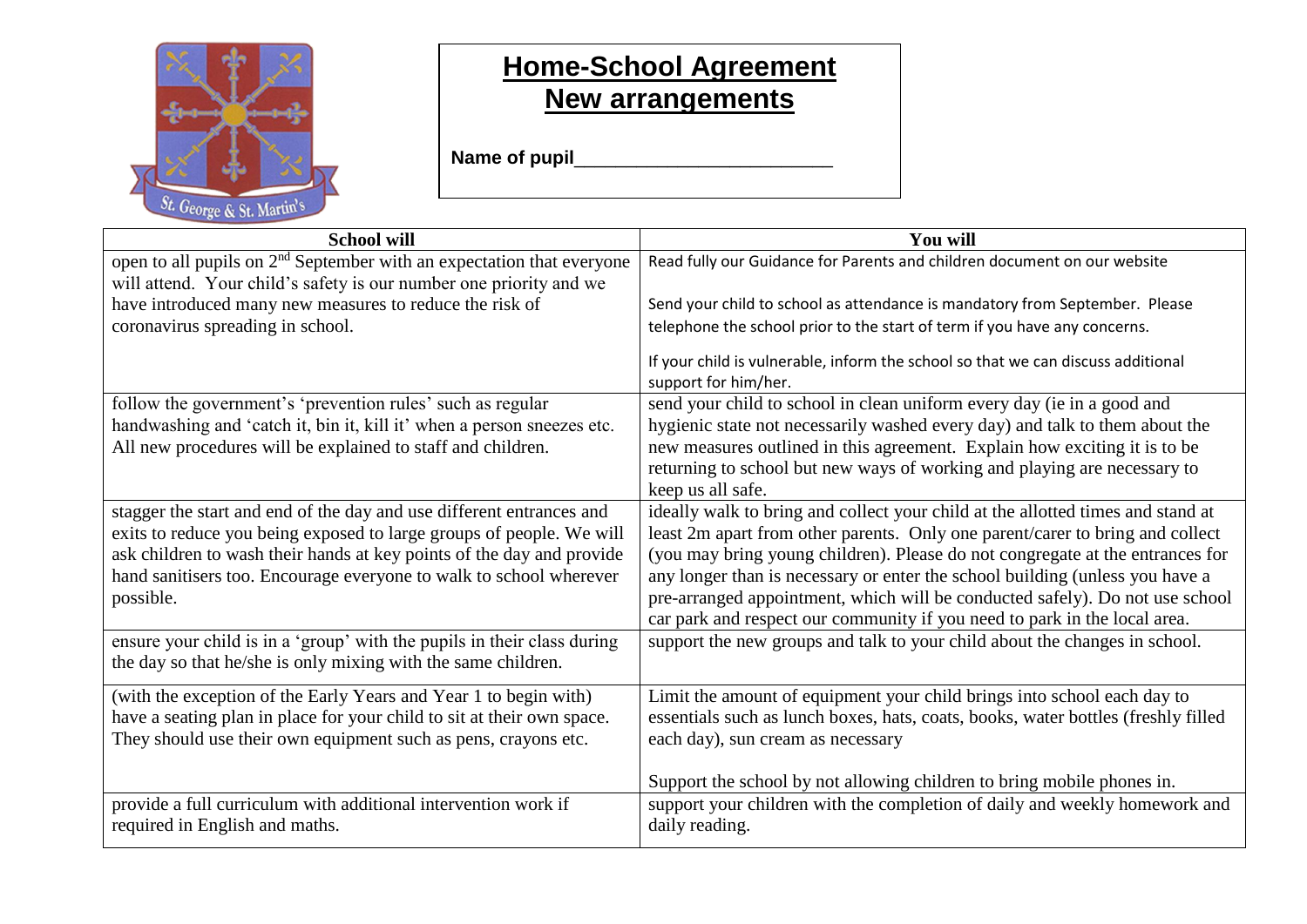| place cutlery on tables for children at lunchtimes rather than children<br>collecting their own from the communal trays (this may be<br>disposable).                                                                                                                                                                                                                                                                            | provide a healthy packed lunch if you wish but hot meals will be available.                                                                                                                                                                                                                                                                                                                                                                    |
|---------------------------------------------------------------------------------------------------------------------------------------------------------------------------------------------------------------------------------------------------------------------------------------------------------------------------------------------------------------------------------------------------------------------------------|------------------------------------------------------------------------------------------------------------------------------------------------------------------------------------------------------------------------------------------------------------------------------------------------------------------------------------------------------------------------------------------------------------------------------------------------|
| ensure that hand sanitisers, soap, paper towels and other cleaning<br>products are in plentiful supply at school.<br>clean the school regularly and thoroughly throughout the day.                                                                                                                                                                                                                                              | encourage your child to follow good hygiene practices at home and school<br>including washing their hands for at least 20 seconds and avoid touching their<br>faces. Do not ask for your child to wear a face covering in school as these are<br>not recommended by Public Health England.                                                                                                                                                     |
| provide paid wraparound care for those who need it. Places will<br>need to be limited. Children will remain in their 'group' in<br>wraparound care wherever possible.                                                                                                                                                                                                                                                           | only use school wraparound care if essential. Book places for wrap around<br>care well in advance and pay in advance of attending. Not ask the school to<br>care for your child last minute and make alternative arrangements if wrap<br>around care is full.                                                                                                                                                                                  |
| ensure everyone understands that they should not attend school if<br>they have coronavirus symptoms ie a high temperature – this means<br>you feel hot to touch on your chest or back (you do not need to<br>measure your temperature)<br>a new, continuous cough – this means coughing a lot for more than<br>an hour, or 3 or more coughing episodes in 24 hours (if you usually<br>have a cough, it may be worse than usual) | not send your child to school if they display coronavirus symptoms. Arrange<br>for your child to be tested and immediately inform school of the result. If<br>negative, he/she can return to school if feeling better. If positive, your child<br>must self-isolate for at least 7 days from the onset of their symptoms and then<br>return to school only if they do not have symptoms other than a cough or loss<br>of sense of smell/taste. |
| a loss or change to your sense of smell or taste – this means you've<br>noticed you cannot smell or taste anything, or things smell or taste<br>different to normal. We will ensure that all those displaying<br>symptoms understand the need to be tested.                                                                                                                                                                     |                                                                                                                                                                                                                                                                                                                                                                                                                                                |
| immediately send anyone home if they display any signs of<br>coronavirus following the guidelines of dealing with a suspected<br>coronavirus case.                                                                                                                                                                                                                                                                              | ensure that your contact details are up to date. Immediately collect your child<br>if he/she is ill and arrange for a test to be conducted. Immediately inform<br>school of the outcome.                                                                                                                                                                                                                                                       |
| ensure that parents and staff have a clear understanding of the need to<br>be tested if they display signs of coronavirus. We will take part in<br>the NHS's Test and Trace programme.<br>inform the local health protection team if there is a positive case and                                                                                                                                                               | arrange for your child or a family member to be tested if they display signs of<br>coronavirus and inform the school of the outcome. Take part in the Test and<br>Trace programme.<br>follow any instructions that we give you.                                                                                                                                                                                                                |
| follow their instructions in full.<br>ensure that we have contingency plans in place in the event of a local                                                                                                                                                                                                                                                                                                                    | support school by ensuring that your child takes part in the contingency plans.                                                                                                                                                                                                                                                                                                                                                                |
| lockdown so that we can immediately offer live teaching and/or<br>home learning to all pupils.                                                                                                                                                                                                                                                                                                                                  | Inform school in September if there are any potential barriers to remote<br>learning such as a lack of IT equipment.                                                                                                                                                                                                                                                                                                                           |
| Support families with difficulties accessing the required technology.                                                                                                                                                                                                                                                                                                                                                           |                                                                                                                                                                                                                                                                                                                                                                                                                                                |